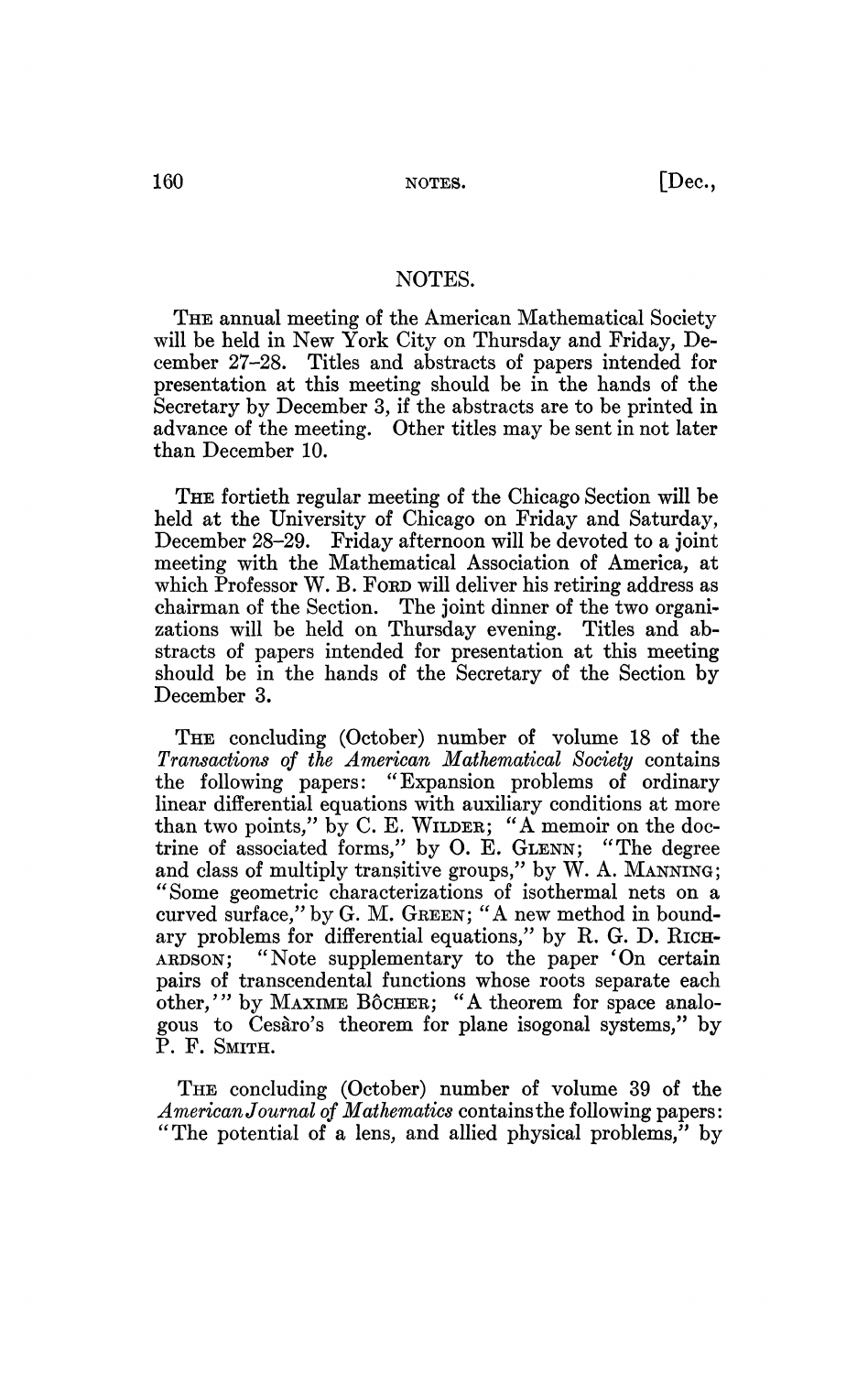G. GREENHILL; "On the asymptotic character of functions defined by series of the form  $\sum c_n g(x + n)$ ," by R. D. CAR-MICHAEL; "Possible characteristic operators of a group," by G. A. MILLER; "Linear differential equations in infinitely many variables," by W. L. HART; "On the asymptotic value of sums of power residues," by H. H. MITCHELL; "On the structure of finite continuous groups," by J. A. BULLARD.

THE following mathematical papers have appeared in recent numbers of the *Proceedings of the National Academy of Sciences:* in the April, 1917, number (volume 3, number 4), "Dynamical systems with two degrees of freedom," by G. D. BIRKHOFF; in the July number (volume 3, number 7), "The Cayleyan curve of the quartic," by TERESA COHEN, and "Triads of transformations of conjugate systems of curves," by L. P. EISENHART; in the October number (volume 3, number 10), "On the general theory of curved surfaces and rectilinear congruences," by G. M. GREEN.

MANUSCRIPTS intended for publication in the *Bulletin de la Société mathématique de France* may hereafter be written in French, English, or Italian.

THE library of the American Mathematical Association has been deposited in the library of Oberlin College.

THE following 29 doctorates with mathematics as major subject were conferred by American universities in the academic year 1916-1917; the title of the dissertation is added in each case: C. C. BRAMBLE, Johns Hopkins, "A complete system for a collineation group isomorphic with the group of the double tangents of a plane quartic"; C. C. CAMP, Cornell, "An extension of the Sturm-Liouville expansion"; SARAH E. CRONIN, Columbia, "Geometric properties completely characterizing all the curves in a plane along which the constrained motion is such that the pressure is proportional to the normal component of the acting force"; W. L. CRUM, Yale, "The perturbations caused by a close approach of two asteroids"; MARY F. CURTIS, Harvard, "Curves invariant under point transformations of special type"; T. DANTZIG, Indiana, "Contributions to the theory of plane transformations"; L. R. FORD, Harvard, "On rational approximations to an irrational complex number"; E. D. GRANT, Chicago, "The motion of a flexible cable in a vertical plane"; C. M.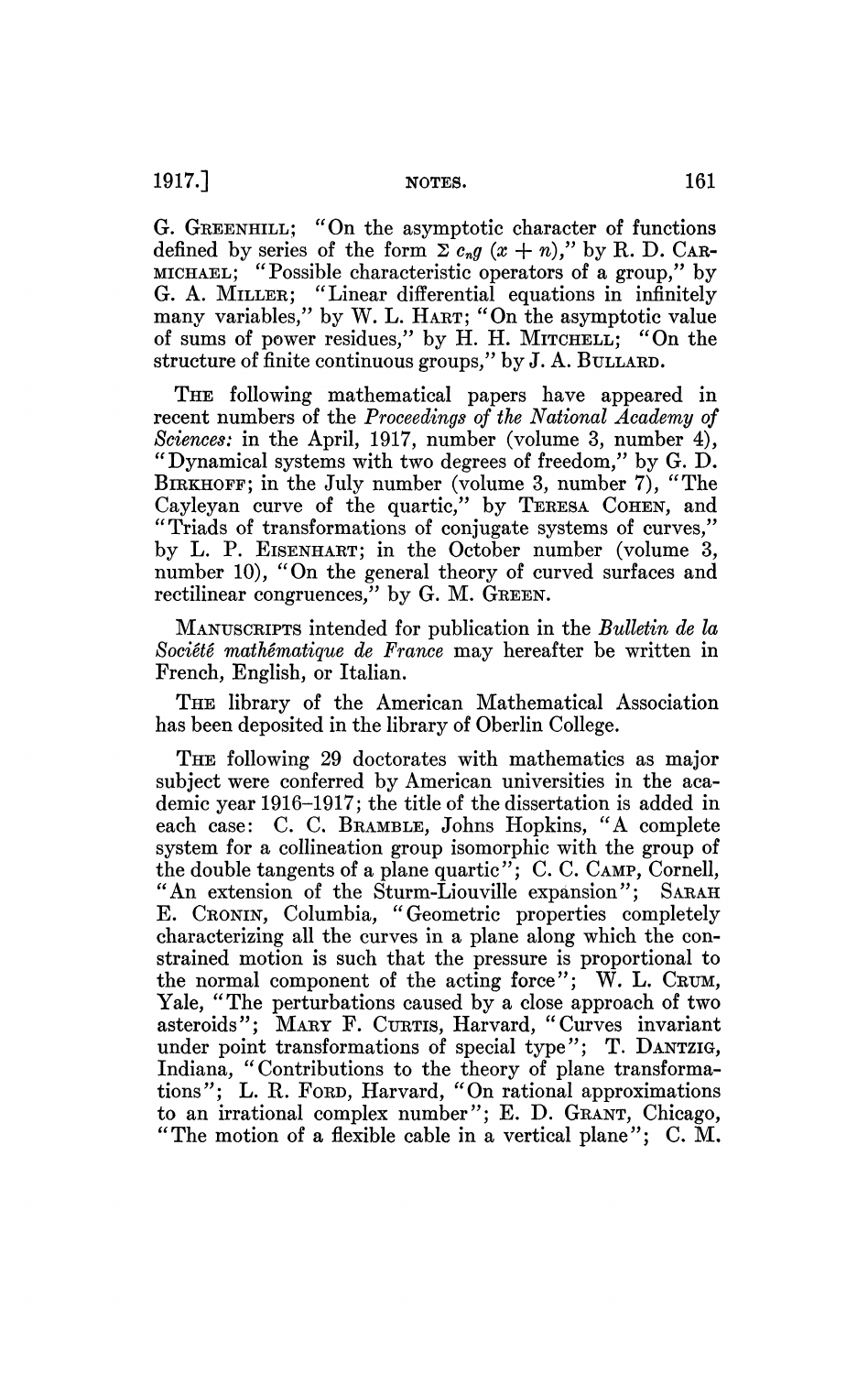HEBBERT, Illinois, "Projective pencils of stelloids and the curve generated by them"; A. W. HOBBS, Johns Hopkins, "On a problem of projectiles"; T. R. HOLLCROFT, Cornell, "On the types of plane (2, 3) correspondences"; GOLDIE P. HORTON, Texas, "Lebesgue integrals"; M. T. Hu, Harvard, "Linear integro-differential equations with a boundary condition"; E. P. HUBBLE, Chicago, "Photographic investigations of faint nebulae"; K. W. LAMSON, Chicago, "A general implicit function theorem with an application to problems of relative minimum"; GILLIE A. LAREW, Chicago, "Necessary conditions for the problem of Mayer in the calculus of variations"; FLORA E. LESTOURGEON, Chicago, "Minima of functions of lines"; A. S. MERRILL, Chicago, "An isoperimetric problem with variable end points"; B. E. MITCHELL, Columbia, "Complex conies and their real representation"; H. C. M. MORSE, Harvard, " Certain types of geodesic motion on a surface of negative curvature"; G. W. MULLINS, Columbia, "Differential invariants under the inversion group"; I. C, NICHOLS, Michigan, " A comparative study on fractions in the early treatises on the Hindu art of reckoning"; J. F. RITT, Columbia, "On a general class of linear homogeneous differential equations of infinite order with constant coefficients preceded by a note on the resolution into partial fractions of the reciprocal of an entire function of genus zero"; E. F. SIMONDS, Columbia, "Differential invariants in the plane"; T. McN. SIMPSON, Chicago, "Relations between the metric and projective theories of space curves"; D. M. SMITH, Chicago, " Jacobi's condition for problems of Lagrange in the calculus of variations"; G. W. SMITH, Illinois, "On nilpotent algebras generated by two units such that  $i^2$  is not an independent unit"; E. A. WHITE, Cornell, "Mechanical theory of the plow"; W. H. WILSON, Illinois, "On a certain class of functional equations."

RICE INSTITUTE. The following advanced mathematical courses are given during the present academic year.—By Professors P. J. DANIELL and G. C. EVANS and Dr. F. D. MURNAGHAN: Theory of functions of a real variable, three hours; Aerodynamics, three hours.—By Professor DANIELL: Statistics and probability, three hours.—By Professor EVANS: Differential and integral equations, three hours.—By Professor W. C. GRAUSTEIN: Projective geometry, three hours.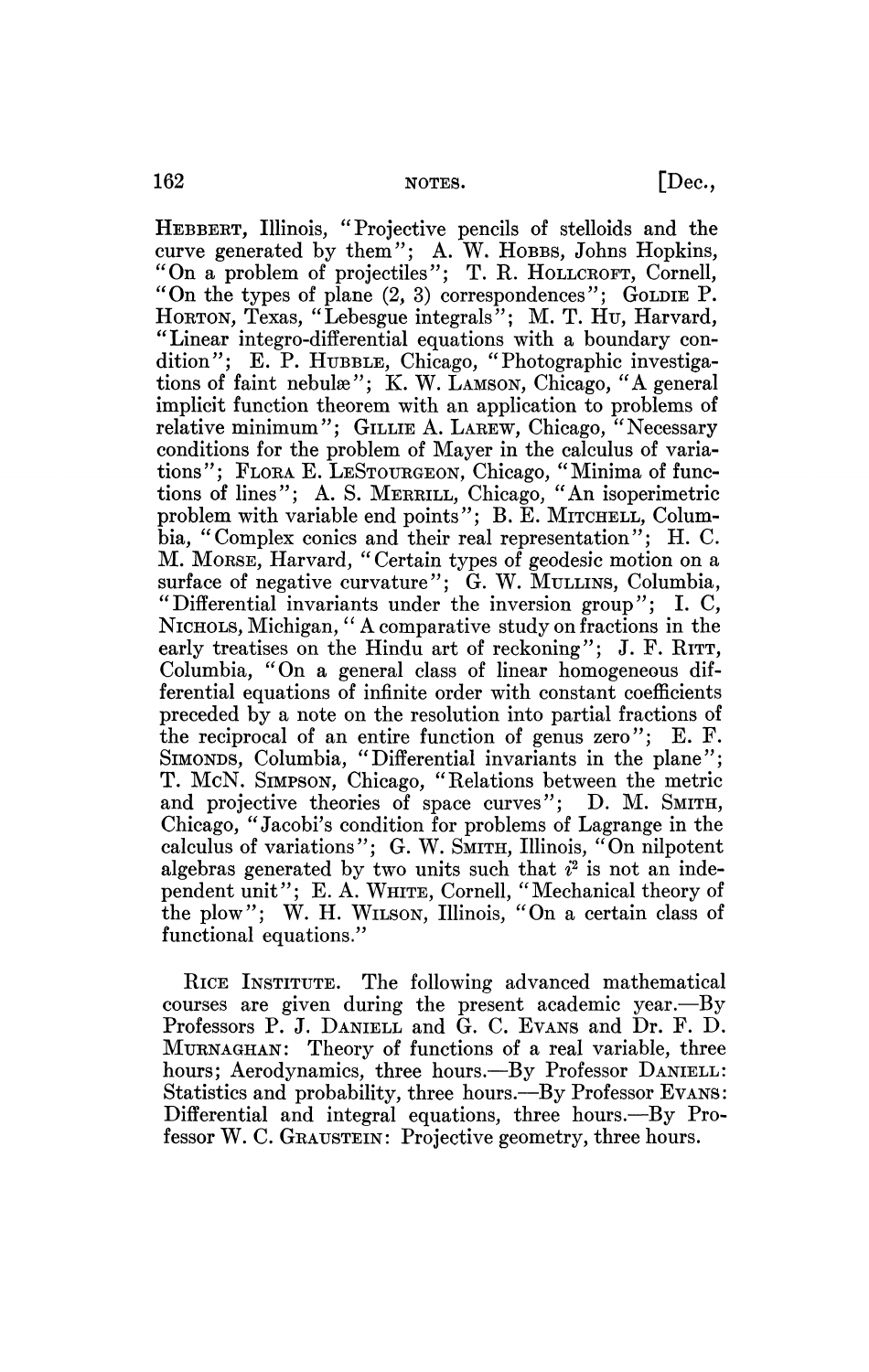THE following is an additional list of university and college teachers of mathematics who have recently entered the national military service:

Major D. H. CRISSY, professor of mathematics at West Point, has been appointed commandant of the government school of aeronautics at Princeton. Professor C. W. COBB, of Amherst College, has been granted a year's leave of absence to enter the aviation work of the government. Professor W. J. BERRY, of the Brooklyn Polytechnic Institute, has been appointed second lieutenant 308th infantry, U. S. N. A. Professor E. I. SHEPARD, of Williams College, has been commissioned captain in the officers' reserve corps. Professor J. A. NYSWANDER, of the University of Nevada, Professor C. C. CAMP, of Ottawa University, Dr. L. M. KELLS, of the University of Illinois, and Dr. J. M. STETSON, of Adelbert College, have joined the national army. Dr. L. L. SILVERMAN, of Cornell University, has accepted a position with the Massachusetts board of public safety.

AT Purdue University associate professor WILLIAM MAR-SHALL has been promoted to a full professorship of mathematics, and Mr. GLENN JAMES has been promoted to an assistant professorship of mathematics. Professors G. ALFORD and J. WESTLUND have retired from active service.

AT the University of Michigan junior professor W. B. FORD has been promoted to a full professorship of mathematics, and Drs. L. A. HOPKINS and V. C. POOR have been promoted to assistant professorships of mathematics. Mr. G. H. CRESSE, Mr. G. D. JONES, and Dr. R. B. ROBBINS have been appointed instructors in mathematics. Dr. V. H. WELLS has been appointed professor of mathematics and statistics in the University of Pittsburgh, and Dr. A. L. MILLER has been appointed instructor in mathematics in Harvard University.

PROFESSOR C. N. HASKINS, of Dartmouth College, has been granted leave of absence for the present half-year.

AT the University of Pennsylvania Professor O. E. GLENN is absent on leave during the present half-year. Dr. J. R. KLINE has been appointed instructor in mathematics.

 $1917.$ ] NOTES. 163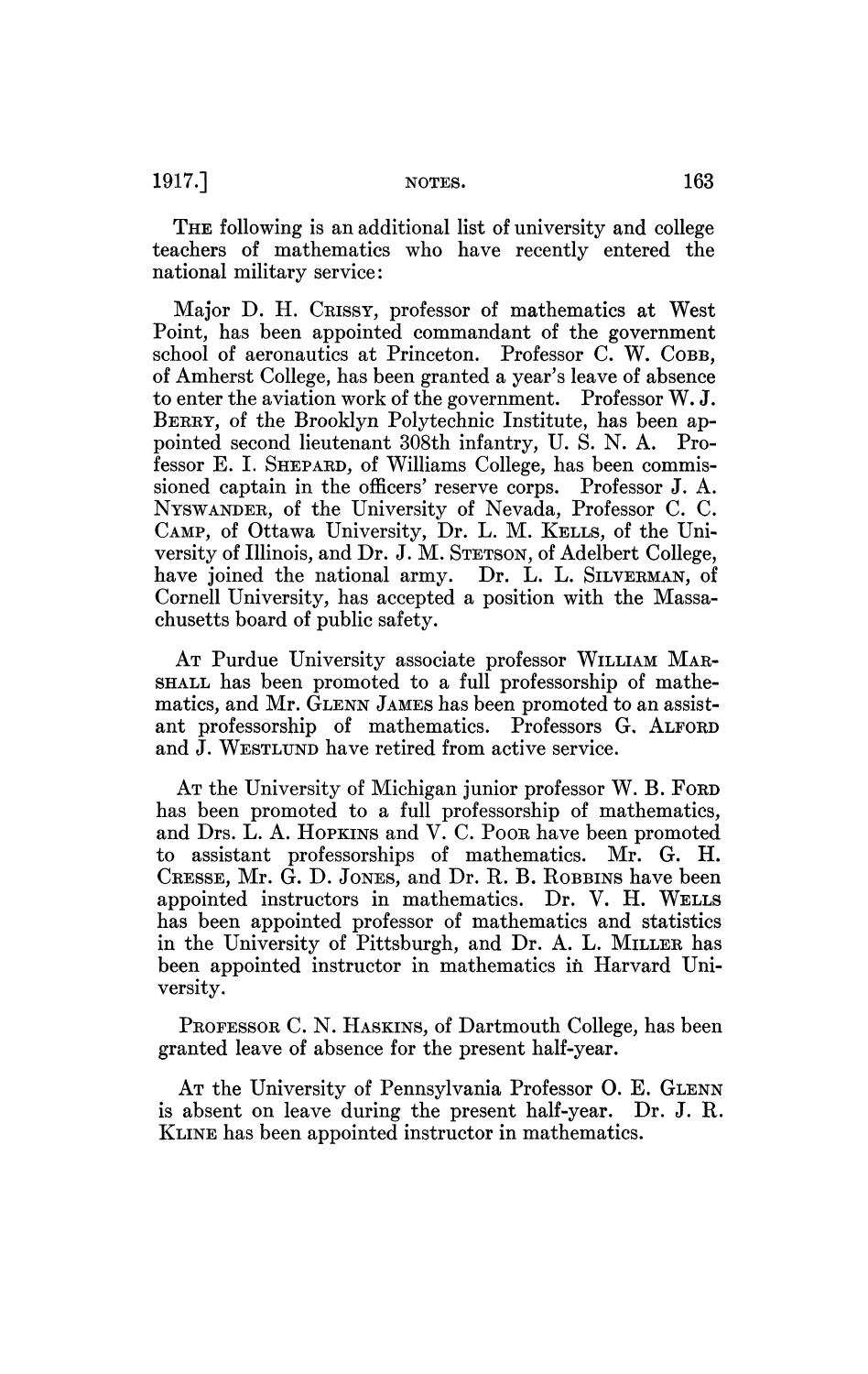DR. HARRY BATEMAN has been appointed professor of aeronautical research and mathematical physics in Throop College.

AT the University of Texas adjunct professor J. W. CAL-HOUN has been promoted to an associate professorship of pure mathematics, and adjunct professor E. L. DODD has been promoted to an associate professorship of actuarial mathematics. Mr. H. J. ETTLINGER has been promoted to an adjunct professorship of applied mathematics. Dr. T. M. SIMPSON has been appointed to an adjunct professorship of mathematics.

MR. E. H. CLARKE, of Purdue University, has been appointed professor of mathematics in Hiram College.

DR. D. D. LEIB, of Connecticut College, has been promoted to an associate professorship of mathematics.

AT Iowa State College Dr. A. HELEN TAPPAN has been promoted to an assistant professorship of mathematics.

AT the Carnegie Institute of Technology at Pittsburgh Dr. J. C. MOREHEAD has been promoted to an assistant professorship of mathematics and descriptive geometry.

MR. I. L. MILLER, of Indiana University, has been appointed professor of mathematics in Carthage College.

DR. E. F. SIMONDS, of Columbia University, has been appointed instructor in mathematics in the University of Illinois.

DR. PAULINE SPERRY, of Smith College, has been appointed instructor in mathematics in the University of California.

MR. H. P. KEAN has been appointed instructor in mathematics in Milliken University.

DR. W. H. WILSON has been appointed instructor in mathematics in the Massachusetts Institute of Technology.

DR. G. W. SMITH has been appointed instructor in mathematics and acting head of the department of physics in Beloit College.